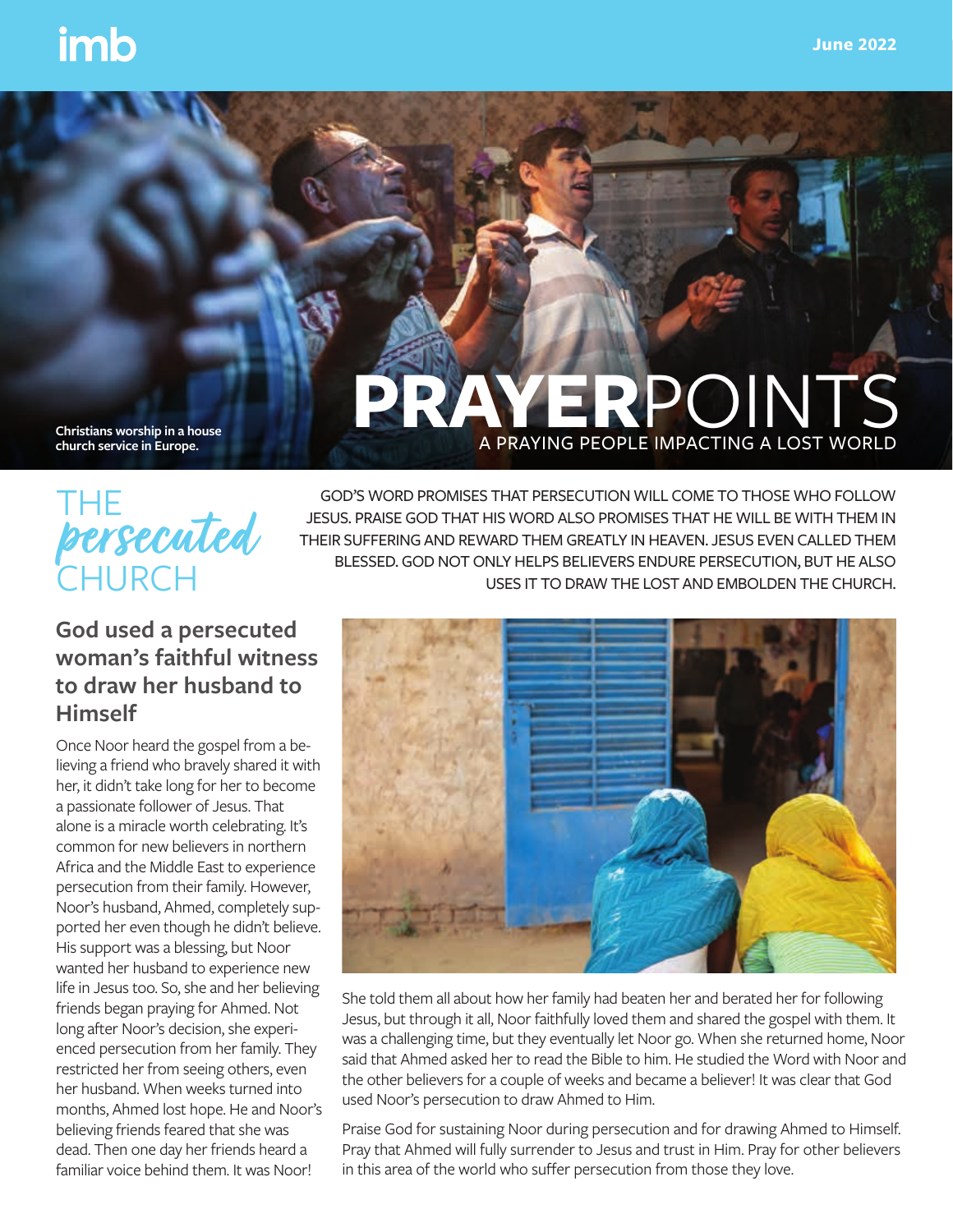#### **1 NORTHERN AFRICAN AND MIDDLE EASTERN PEOPLES.**

Hamid's persecution began before his profession of faith. His wife and children were taken from him by the family because he was listening to the Word on his phone. Pray for Hamid to continue seeking and to be saved. Pray that his family will be returned to him.

**2 AMERICAN PEOPLES.** Leo and LouAnne are a believing couple in northeastern Brazil's indigenous KDD tribe who lost their jobs after refusing to recant their faith in Jesus Christ. Ask God to provide for them and their family during this time when the couple is out of work.

**3 AFGHANISTAN.** Pray for the behind. Pray God would raise up leaders and they will work to rebuild the church. Pray they will fulfill the Great Commission by boldly share with neighbors, giving hope to all those who have none.

**4 HAKKA PEOPLE OF EAST ASIA.**  Pray for Hakka seekers who have heard the gospel but hesitate to follow Jesus because of family pressure to worship ancestors and temple gods. They risk being cast out of their families. Ask God to give them courage and wisdom to count the cost and still follow Him.

**5 NORTHERN AFRICAN AND MIDDLE EASTERN PEOPLES.** An identity card is crucial for school, work, and travel. Believing families fled conflict and can't provide for themselves without new cards, which have been denied. Pray that the authorities will give the needed permissions. Pray for emotional healing for each family.

**6 EUROPEAN UNENGAGED PEOPLES.**<br> **6** Sharing the gospel among the Poles in Brazil is difficult. Many Polish people who leave the Catholic Church are ostracized by their community, so they remain unreached at 0.5% evangelical. Ask God to tear down the barriers keeping them from knowing Jesus as their Savior.

**INDIA.** Persecution of believers is increasing across India, particularly in southern India. Believers are unjustly imprisoned, beaten, and threatened. Church gatherings are prevented. Pray that believers will remain faithful and that their response will be a strong witness.

**8 AFGHANISTAN.** Pray for unbelievers who were able to leave. Pray God would orchestrate divine appointments for them to hear the Good News. Pray that by leaving the oppressive atmosphere of Afghanistan, people with have the freedom to make Jesus Lord of their lives.



**9 NORTHERN AFRICAN AND MIDDLE EASTERN PEOPLES.** Naima and Ali were in prison for their faith, and God miraculously freed them. A year later Ali was killed in a car accident. Ask God to comfort and strengthen Naima and her children. Pray that He will meet their needs in a place where it is very difficult to follow Jesus.

**10 SUMATRA.** A man saw Jesus in a dream then believed the gospel. His wife was physically healed then believed too. They are now rejected by their community. Ask God to provide for them and spread the gospel through their witness. Pray also for the new house church they've joined.

**11 AMERICAN PEOPLES.**<br>Pray that God will use the bold witness of a believing couple in northeastern Brazil's indigenous KDD tribe. May the persecution they experience bring glory to His name and to grow His church among the KDD in years to come.

**12 FULANI OF WESTERN NIGER.**<br> **Pray for Western Fulani believers** to have wisdom as they share their faith amid persecution from a local religious group. Two families of believers were recently forced to leave their homes due to terrorist activity. Pray for daily provision and peace for them and for Niger.

**13** PEOPLES OF RHINE, RÜHR, MAIN RIVER AREAS, GERMANY.

New believers in Germany are often shamed by their family and friends and pressured to keep living as they did before. Any Christian religion other than Lutheranism and Catholicism is seen as a cult. Pray for them to be strong in their faith and loving in their witness.

# **14 NORTHERN AFRICAN AND MIDDLE EASTERN PEOPLES.**

Fatima has been secretly following Jesus for five years. Her family still doesn't know. Even though she's in Europe, she fears her parents will persecute her. Now that she is older and independent, pray that God will open a door for her to share boldly with her family.

**15 SOUTH ASIA.**<br> **Pray for a local harvest worker** as he plants three new churches. People fear persecution there, so trusted leaders and safe homes to meet are needed. Pray that the other churches this worker has started will continue functioning well as he plants more churches.

**16 CHINA.** In February 2021, online Christian ministry in China began to experience tighter restrictions. Pray for believers to have wisdom in knowing how to navigate these restrictions. Ask that they will find creative ways to proceed sharing the gospel and discipling believers.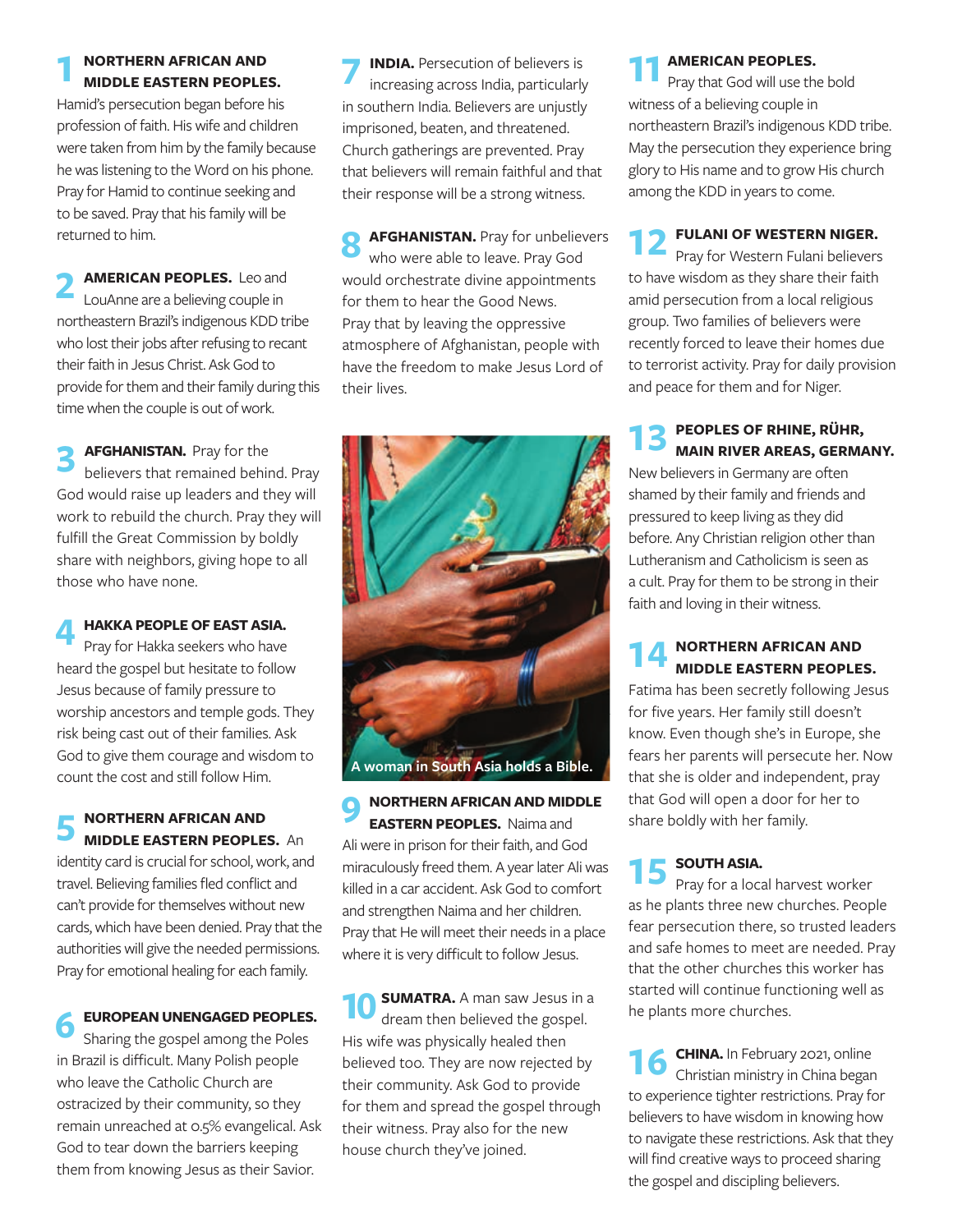# **17 NORTHERN AFRICAN AND MIDDLE EASTERN PEOPLES.**

Ahmed came to believe as a young adult. He reads the Bible daily in public with others. "We know what you do and what you believe, and you'll never get a work permit," he was told. It's difficult for believers to find jobs. Ask God to provide employment for Ahmed.

**INDIA.** Pray for Pastor Sam as he leads work and trains leaders throughout the state of Karnataka, India, which has a population of 66 million people. Ask that he will have wisdom as he makes plans amid threats and persecution. Pray for his physical and spiritual protection.

## **19 EUROPEAN UNENGAGED PEOPLES.** Most Serbs of Bosnia and Herzegovina think they're saved

by infant baptism in an Orthodox church. Believers (less than 0.1% of the population) are ridiculed for trusting God's Word over a priest's word. Pray for the lost to be drawn to God's Word and come to know Jesus.

**20 AFGHANISTAN.** Pray for the brothers and sisters who were able to leave Afghanistan. Pray that wherever they find themselves, they would be salt and light to those around them. Pray God will use them to further his kingdom to Afghans all over the earth.

# **21 NORTHERN AFRICAN AND MIDDLE EASTERN PEOPLES.**

Pray for a group of believers who are undergoing social pressure because of their faith. Men and women in this group have lost relationships with friends and others because of their faith in Jesus. Pray that they will be encouraged and bold despite, their losses.

**22 AMERICAN PEOPLES.** Believers in Brazil's KDD tribe were accused of betraying their tribal culture and are now experiencing pressure to recant their faith in Jesus. Join them in praying that God will make them strong and help them spread the gospel seed in their community.

23 **GENT, BELGIUM.** Pray for<br>Belgians in Gent to desire to know God. Most are lost and prefer intellectual studies and forward-thinking to Bible stories. Pray for encouragement for Belgium believers who are worn down by responding to harsh criticism, rejection, and ridicule over the years.

**24 DEAF PEOPLES.** Pray for<br>Deaf Chinese believers as their government tightens reins on social media and online content. Deaf believers there use social media to share videos of God's Word in the local sign language. Now the government may be watching and try to stop their witness.

**27 MUSLIMS OF TAMIL NADU, INDIA.**<br>A believing couple battle fear of local, antagonistic Muslim groups. Recently, they faced their fears and invited several Muslim families over to share a meal and to share the gospel! Pray that God will draw these families to Himself and start a church in this home.

**28 AFGHANISTAN.** Pray for all Afghans who are living under the Taliban rule and the declining economic situation of the country. As people are looking for ways to provide for their families, pray that God would give them dreams and visions and they would look to Jesus for their hope and provisions.



**"If you are insulted for the name of Christ, you are blessed, because the Spirit of glory and of God rests upon you." (1 Peter 4:14 ESV)**

# **25 NORTHERN AFRICAN AND MIDDLE EASTERN PEOPLES.**

In 2021, several believers were jailed for sharing Jesus. This was a time of growth for them and other believers. Praise God that they are now free and continue to share. Pray for all believers as they count the cost, share boldly, and work in unity to build the church.

**26 PEOPLE OF CENTRAL TAIWAN.**<br> **Pray for Christian students as they** go home for holidays like Chinese New Year and Tomb Sweeping Day. Ancestor and idol worship are big parts of these celebrations, and many students will be pressured by families to participate. Pray for them to remain faithful to Christ.

### **29 NORTHERN AFRICAN AND MIDDLE EASTERN PEOPLES.** The daughter of strong believers was killed when

her husband found out she had been talking to her parents after he had forbidden it. The believers have never seen their grandchildren. Pray for grace and mercy for families of those who give their lives for Jesus.

**30 TORCH PEOPLE OF EAST ASIA.**<br>
Pray for believers among the Torch people. Recently, a church was raided, and believers were arrested. But while they were in jail, 19 prisoners heard the gospel, and two accepted Christ as Savior! Ask God to empower these believers to faithfully endure persecution.